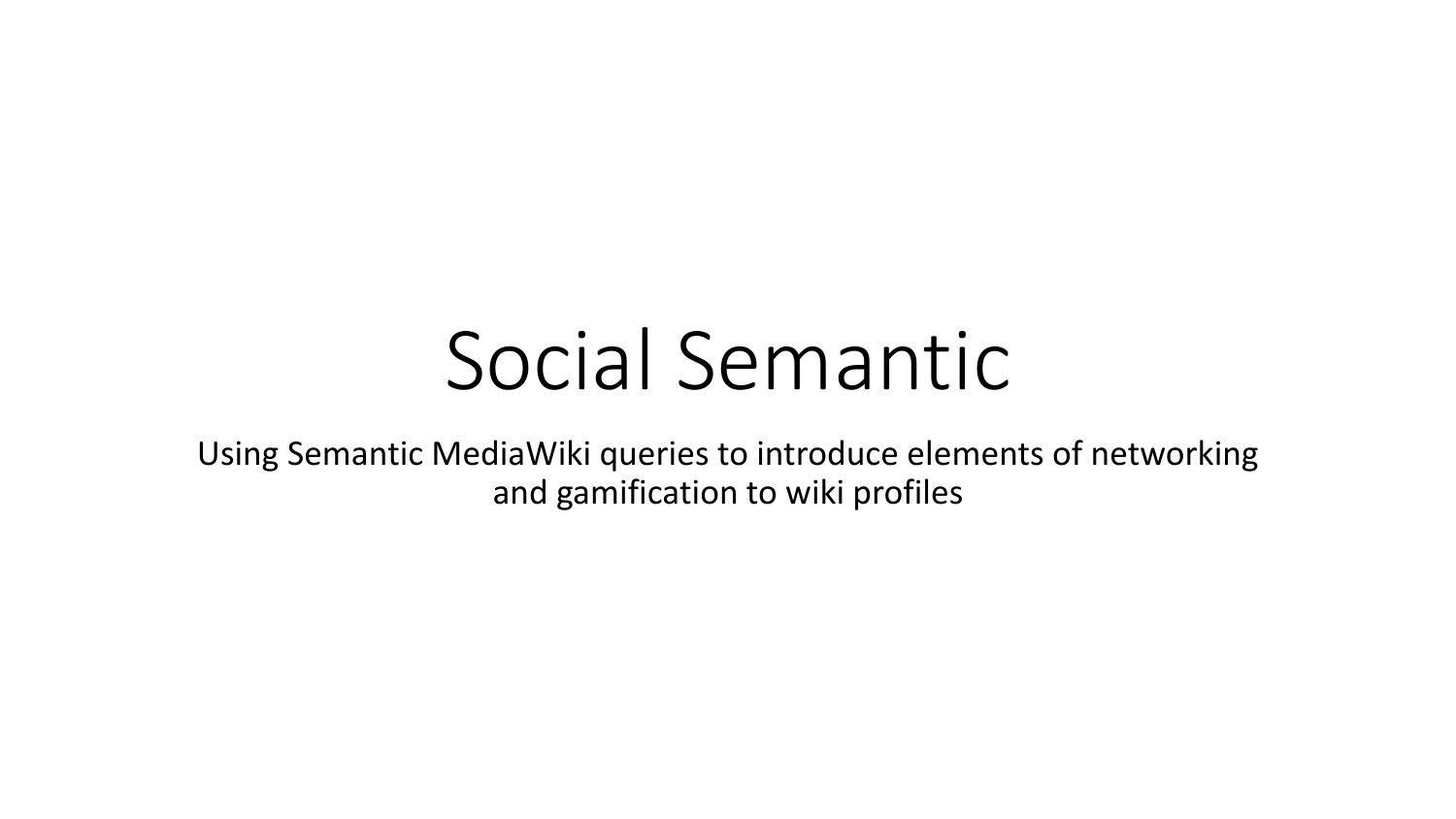## Lineup

- Drivers
- Extensions used
- Profiles
- Article Ratings/Reviews
- Point System
- Automated Badging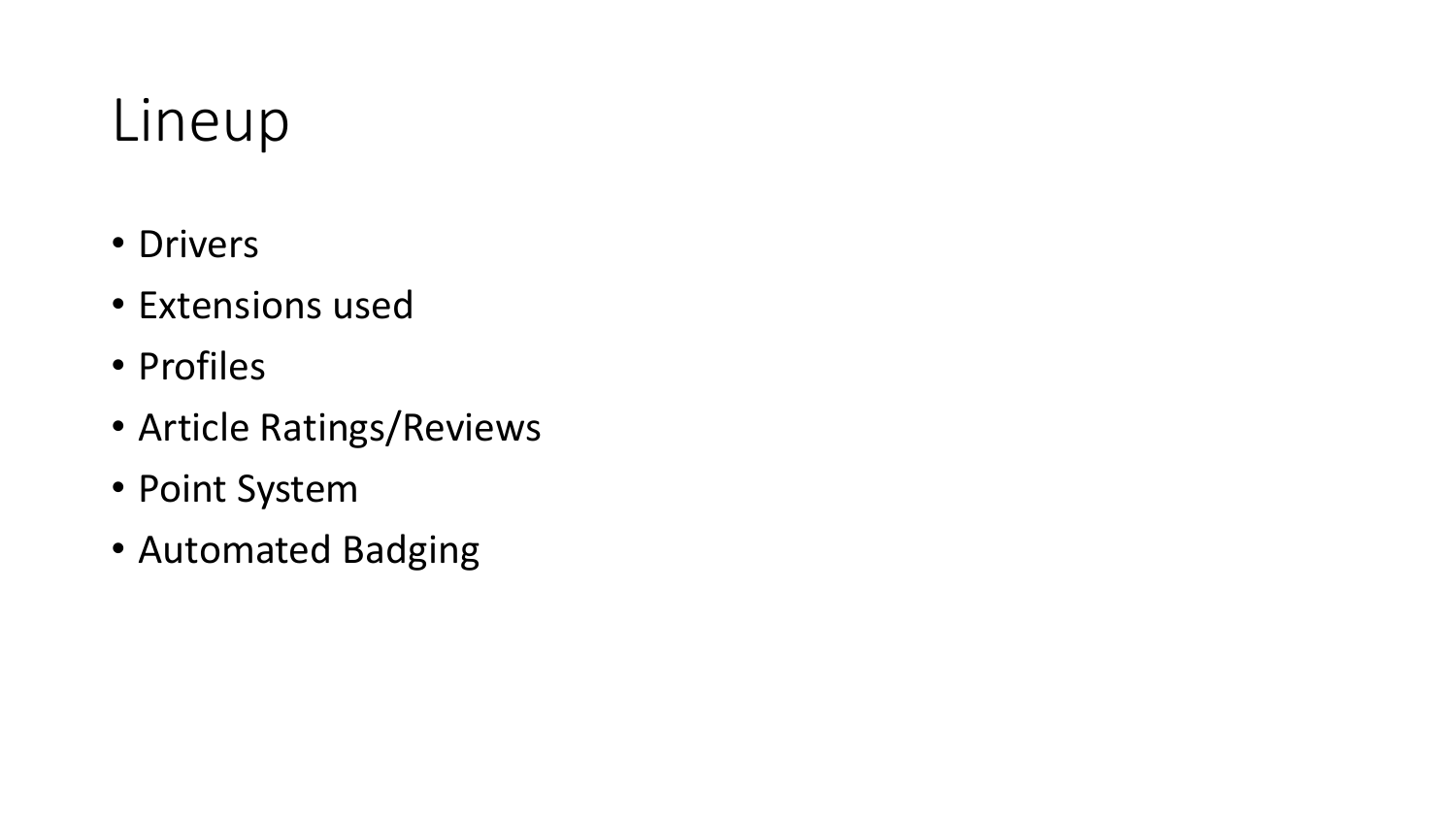#### Drivers

- Provide a standard profile for an enterprise community
- Introduce a process to rate/review articles
- Develop a user point system that rewards participation
- Introduce automated user achievement badges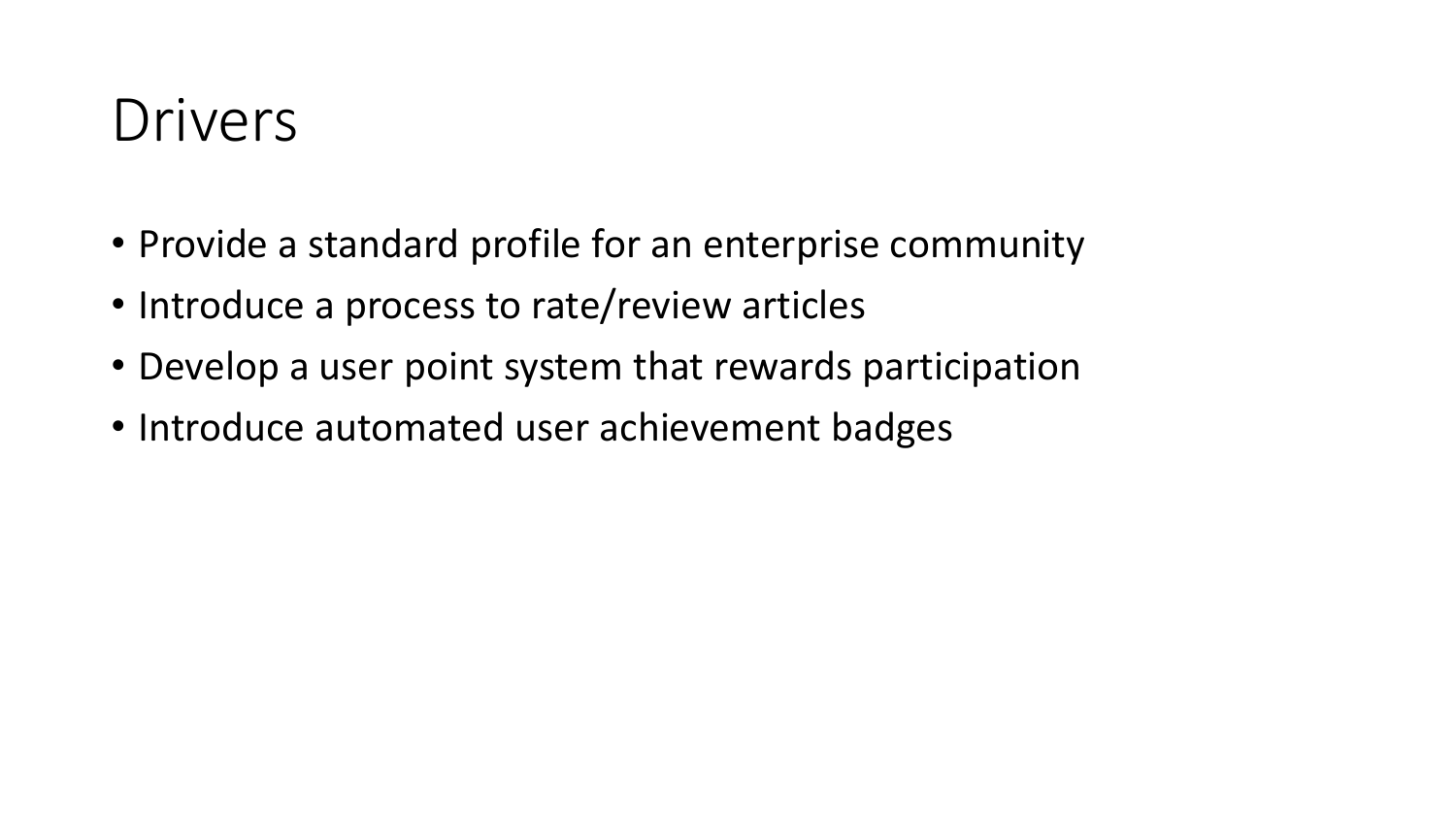#### Extensions

Required

- Semantic MediaWiki
- Semantic Forms
- Semantic Extra Special Properties
- Semantic Result Formats

Optional

- Semantic Rating
- PageNotice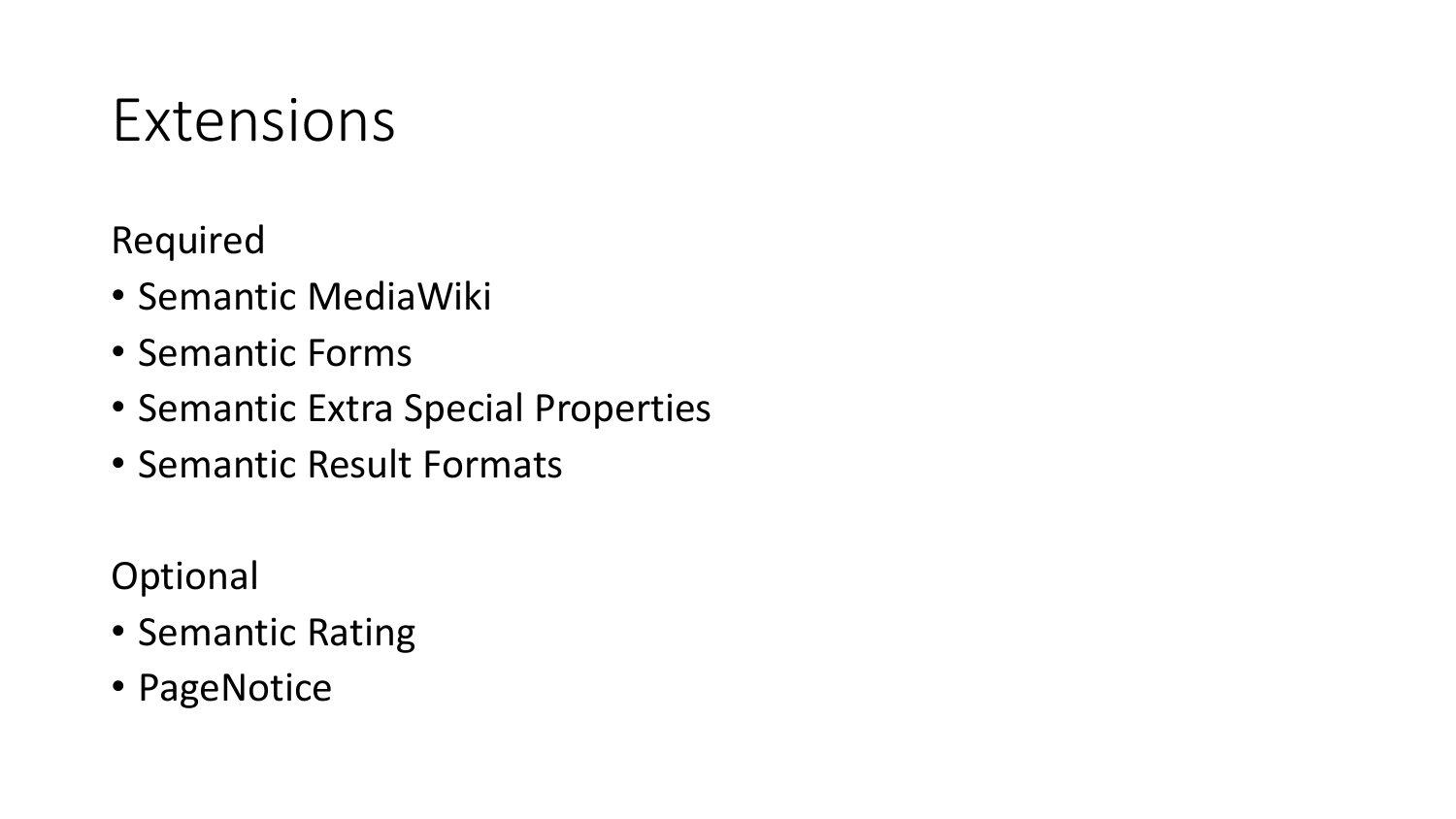# Profile Template/Form

- Establish a standard Userpage profile for all wiki users as a Template/Form
- Suggest establishing fields for the following properties at a minimum:
	- Name, Photo, Tags/Skills
- Mandate the user profile
	- *[[Has default form:User form]]* on the *Wiki:User* page.
- Alternately, the PageNotice extension can provide a great opportunity to add a template that hosts your point or badging system through a standard header or footer in the User: namespace.
	- MediaWiki:top-notice-ns-2
	- MediaWiki:bottom-notice-ns-2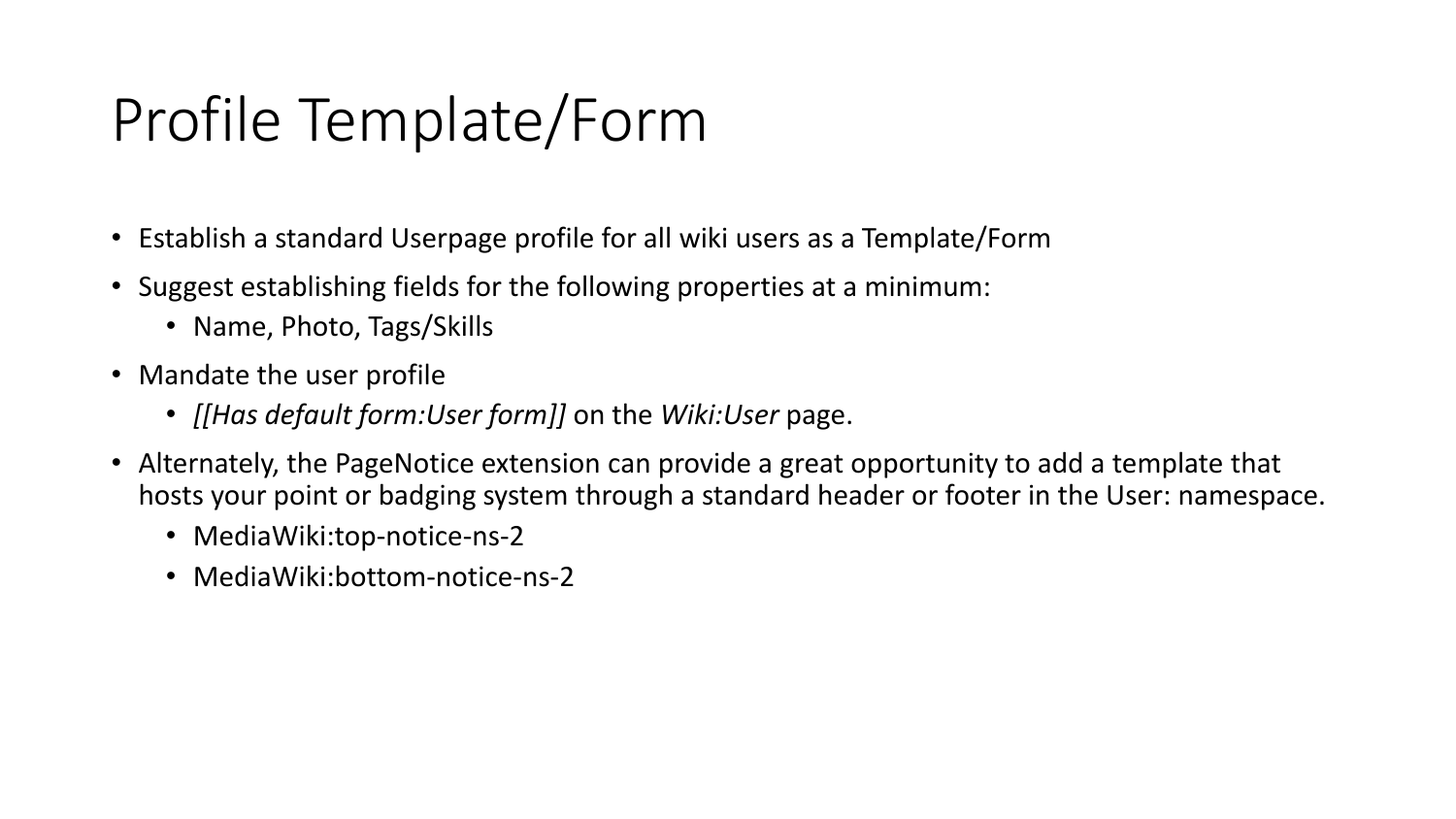#### Article Rating Process

- Customer requested a rating and review system for articles similar to Tripadvisor.
- We looked at the Wikipedia Article Feedback Tool (AFT) initiative
- Ultimately elected to go with the Semantic Rating extension to create Reviews entries as subpage that carry a star rating.

| Page<br>Talk |                                                            |                                                 |  | View   Edit   Edit source   History $ \hat{\chi} $ $\blacktriangledown$ |  | Search |                            |
|--------------|------------------------------------------------------------|-------------------------------------------------|--|-------------------------------------------------------------------------|--|--------|----------------------------|
|              | $\leq$ Article with a rating option                        | Article with a rating option/Rating by Bill Doe |  |                                                                         |  |        |                            |
|              | Article with a rating option<br><b>x x x x x</b> (5 Stars) |                                                 |  |                                                                         |  |        | <b>Review by: Bill Doe</b> |
|              | Another great entry! Excellent work                        |                                                 |  |                                                                         |  |        |                            |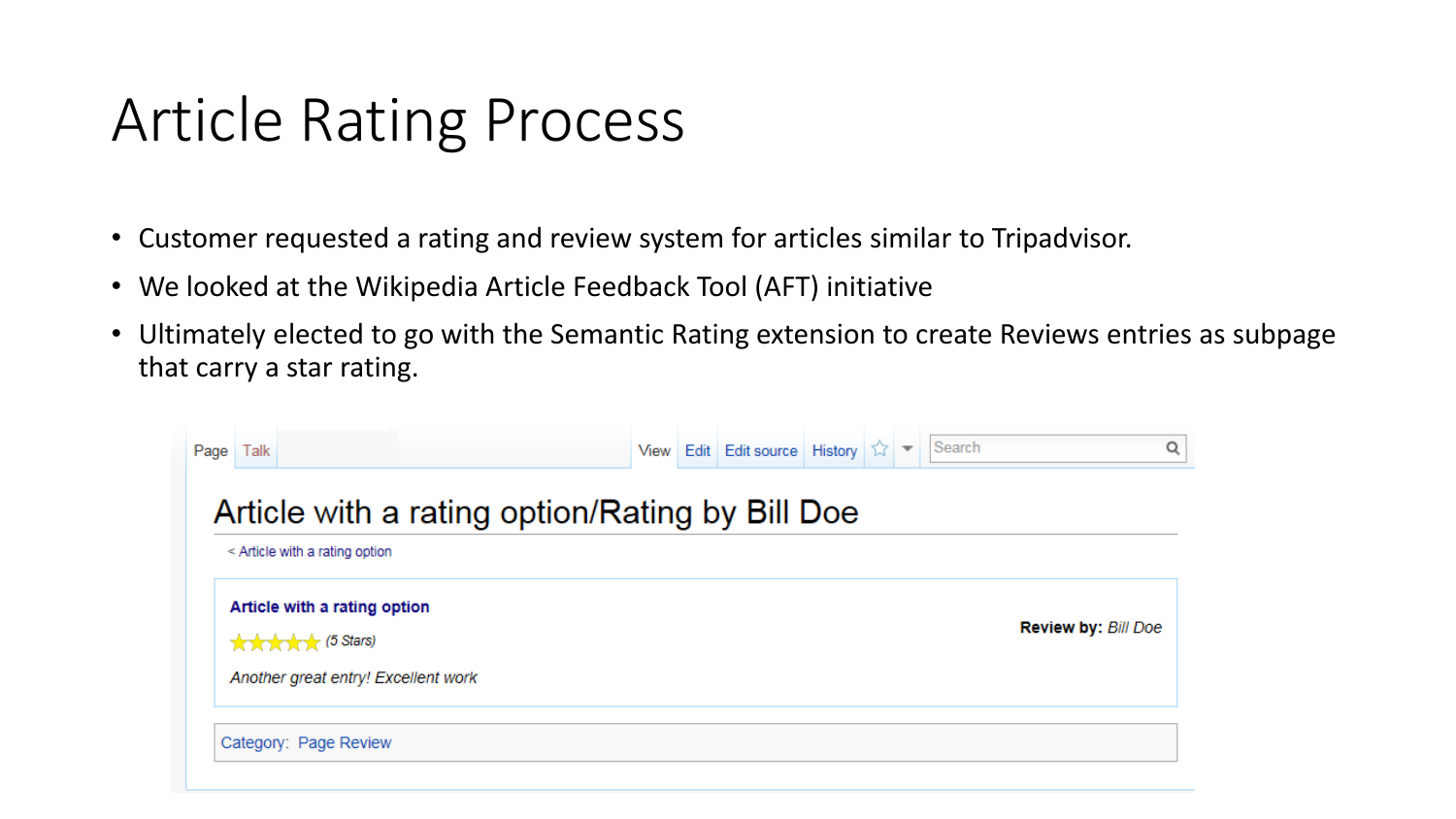## Article Rating Process

- The Rating/Review option was added to articles through a template.
- A separate template was offered as an option to display the recent reviews to a page
- Rating values are calculated through a combination of semantic queries and math expressions.

| Page<br>Talk                                                                                                   | View | Edit History |  | Search<br>Q |
|----------------------------------------------------------------------------------------------------------------|------|--------------|--|-------------|
| Article with a rating option                                                                                   |      |              |  |             |
| <b>Current rating:</b><br>Review It<br>मौजी है                                                                 |      |              |  |             |
| Lorem ipsum dolor sit amet, consectetur adipisicing elit,                                                      |      |              |  |             |
| sed do eiusmod tempor incididunt ut labore et dolore magna aliqua.                                             |      |              |  |             |
| Ut enim ad minim veniam, quis nostrud exercitation ullamco laboris nisi ut aliquip ex ea commodo consequat.    |      |              |  |             |
| Duis aute irure dolor in reprehenderit in voluptate velit esse cillum dolore eu fugiat nulla pariatur.         |      |              |  |             |
| Excepteur sint occaecat cupidatat non proident, sunt in culpa qui officia deserunt mollit anim id est laborum. |      |              |  |             |
| <b>Reviews</b> [edit]                                                                                          |      |              |  |             |
| User:Jason                                                                                                     |      |              |  |             |
| Another great entry! Excellent work                                                                            |      |              |  |             |
| User:Jason.                                                                                                    |      |              |  |             |
| This article helped me a lot very well done                                                                    |      |              |  |             |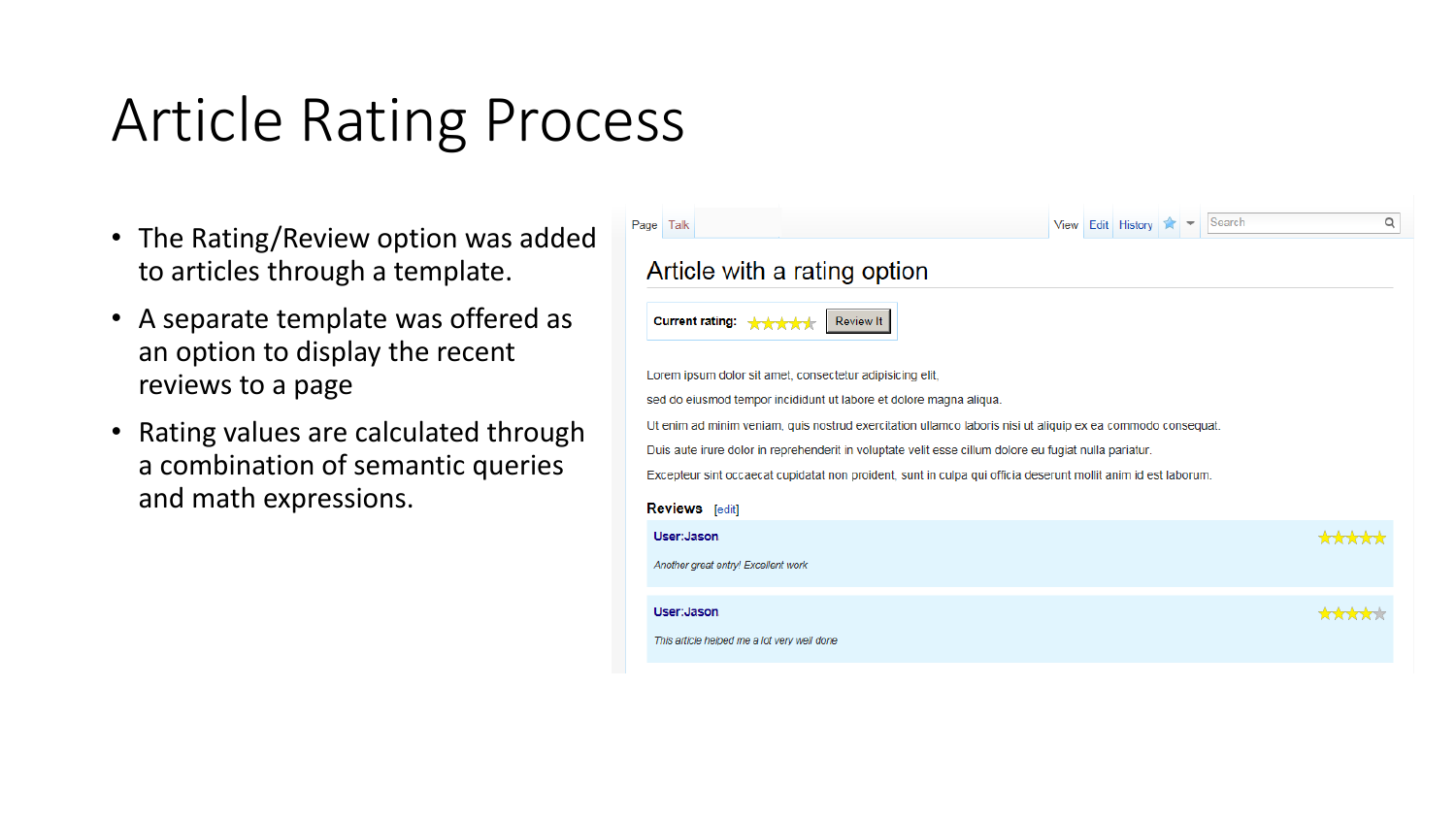### Point System

- Introduce elements of gamification to the wiki
- Reward users for making contributions to the wiki
- Reward users for gardening efforts
- Reward users that create articles which encourage others to make contributions to the site

Our point system requirements

- •*5 points are awarded to a user for every Page Creation.*
- •*1 point is awarded to a user for every 10 page edits.*
- •*5 points are award to a user for each additional author who contributes to a page that user created*

| <b>Points</b>  | <b>User status</b> | Icon |
|----------------|--------------------|------|
| $0 - 15$       | Lead               | -    |
| 16-100         | Copper             |      |
| 101-500        | <b>Bronze</b>      | ٠    |
| 501-1500       | Silver             | -    |
| 1501-3000      | Gold               |      |
| 3001-5000      | Platinum           |      |
| 5001-unbounded | Kryptonite         |      |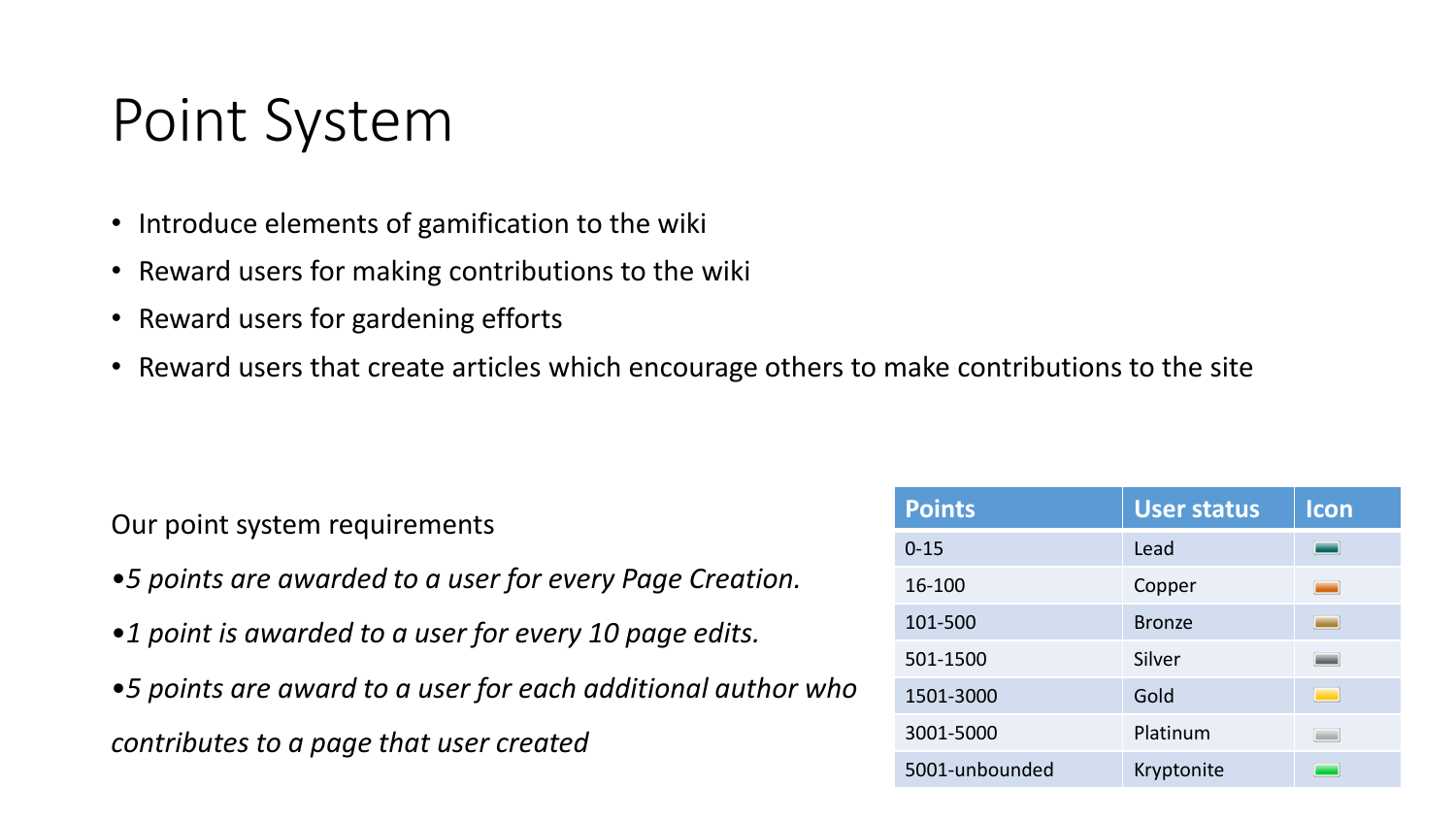#### Point System

• Template was design to hold the point calculations and present it a stylized Side box.

| User page | Talk                                                                   |                                         |  |  | View Edit History |              |  | Search                                                            | Q      |  |  |
|-----------|------------------------------------------------------------------------|-----------------------------------------|--|--|-------------------|--------------|--|-------------------------------------------------------------------|--------|--|--|
|           |                                                                        | User: Jason.c.bock/Point system example |  |  |                   |              |  |                                                                   |        |  |  |
|           | < User:Jason.c.bock                                                    |                                         |  |  |                   |              |  |                                                                   |        |  |  |
|           |                                                                        |                                         |  |  |                   |              |  | milWiki User Level                                                |        |  |  |
|           | This is an example of a user page with the point system template added |                                         |  |  |                   | Jason.c.bock |  |                                                                   |        |  |  |
|           |                                                                        |                                         |  |  |                   |              |  | 7273 points                                                       |        |  |  |
|           |                                                                        |                                         |  |  |                   |              |  | <b>Kryptonite level</b>                                           |        |  |  |
|           |                                                                        |                                         |  |  |                   |              |  | How points are earned                                             | [hide] |  |  |
|           |                                                                        |                                         |  |  |                   |              |  | • 5 points for every page creation                                |        |  |  |
|           |                                                                        |                                         |  |  |                   |              |  | • 1 point for every 10 page edits                                 |        |  |  |
|           |                                                                        |                                         |  |  |                   | created      |  | · 5 points for each additional user who contributes to a page you |        |  |  |
|           |                                                                        |                                         |  |  |                   |              |  |                                                                   |        |  |  |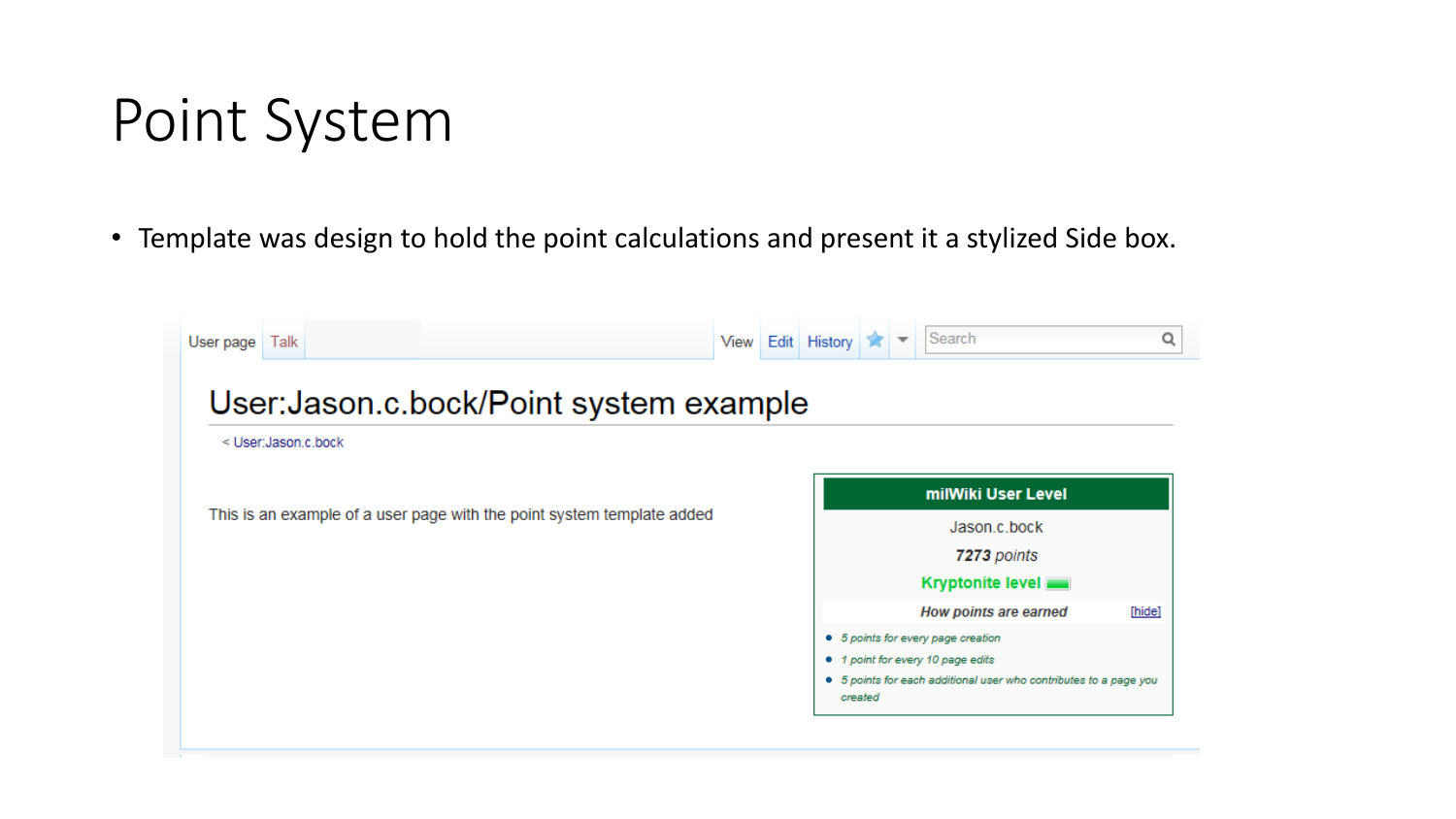#### User Badges

- Very few users took advantage of manual badges we offered.
- Our intent was to develop an automated badging system to reward overall participation and provide additional badge attention to specific projects.
- We wanted to reward contributions, especially work in specific topic areas.
- Identify Subject Matter Experts through their levels of contribution.
- Influences: Foursquare, ProjectNoah.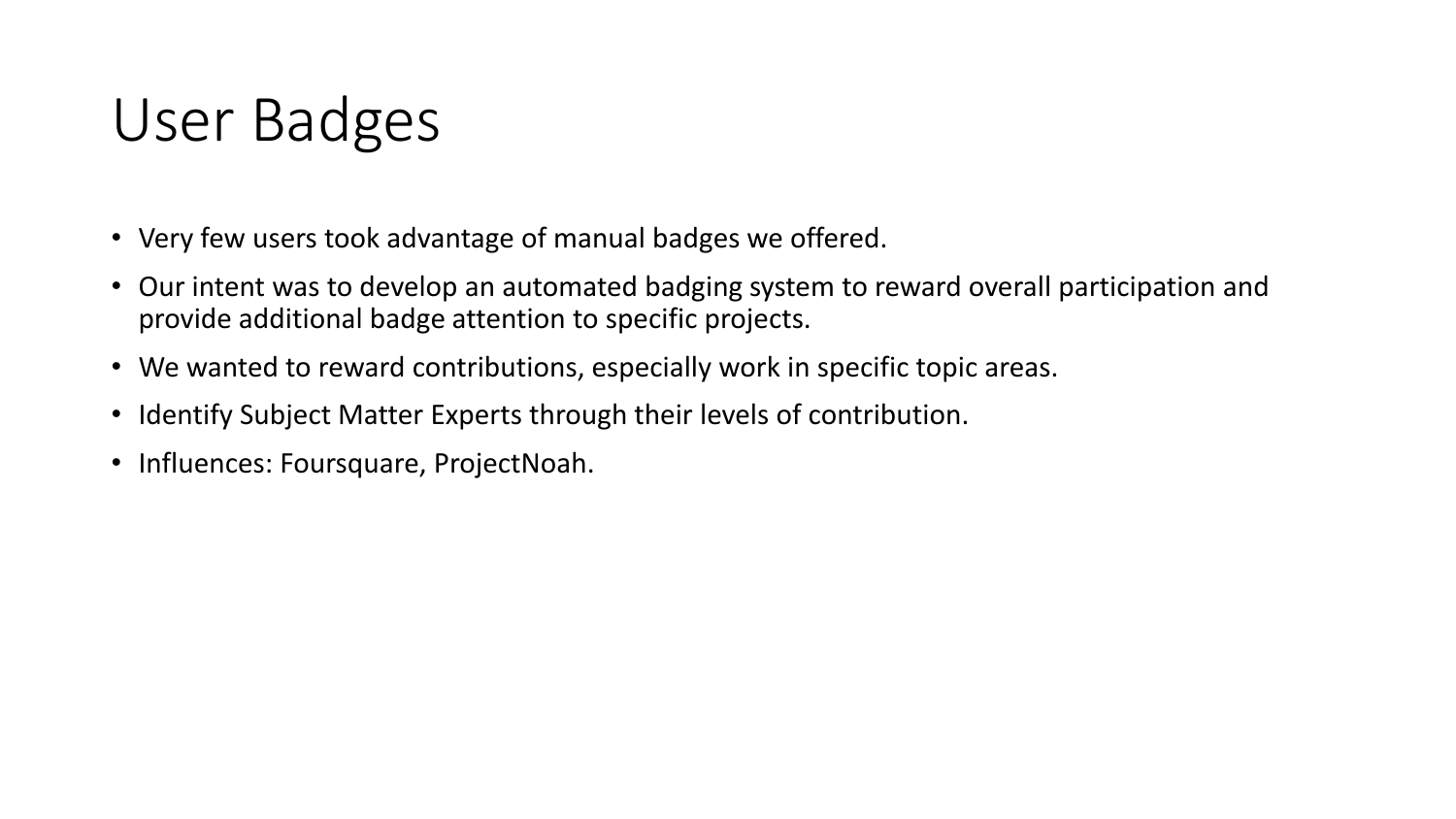#### User Badges

- Use semantic query [[Page creator::User]] counts to create standard participation badges for number of page creations or edits
- Expand the [[Page creator::User]] query to add a [[Property::Foo]] or [[Category:Foo]] element to establish badges for user contributing to specific projects
- Tap into our Semantic Ratings effort to reward users who receive positive reviews on articles

| User page                     | Talk                 |              |                                   |                     |            |            |                    |                |                |             | View Edit History | $\overline{\phantom{a}}$ | Search                  | Q      |
|-------------------------------|----------------------|--------------|-----------------------------------|---------------------|------------|------------|--------------------|----------------|----------------|-------------|-------------------|--------------------------|-------------------------|--------|
|                               |                      |              | User: Jason.c.bock/Badge examples |                     |            |            |                    |                |                |             |                   |                          |                         |        |
|                               | < User:Jason.c.bock  |              |                                   |                     |            |            |                    |                |                |             |                   |                          |                         |        |
|                               | <b>Your badges</b>   |              |                                   |                     |            |            |                    |                |                |             |                   |                          | milWiki User Level      |        |
|                               |                      |              |                                   |                     |            |            |                    |                |                |             |                   |                          | Jason.c.bock            |        |
|                               |                      |              |                                   |                     |            |            |                    |                |                |             |                   |                          | 7278 points             |        |
|                               |                      |              |                                   |                     |            |            |                    |                |                |             |                   |                          | <b>Kryptonite level</b> |        |
| <b>Creating a</b><br>profile! | <b>Business card</b> | Getting hot! | <b>Bronze level</b>               | <b>Silver level</b> | Gold level | Great job! | <b>New reviews</b> | Join a project | 5-star review! | 10 reviews! |                   |                          | How points are earned   | [show] |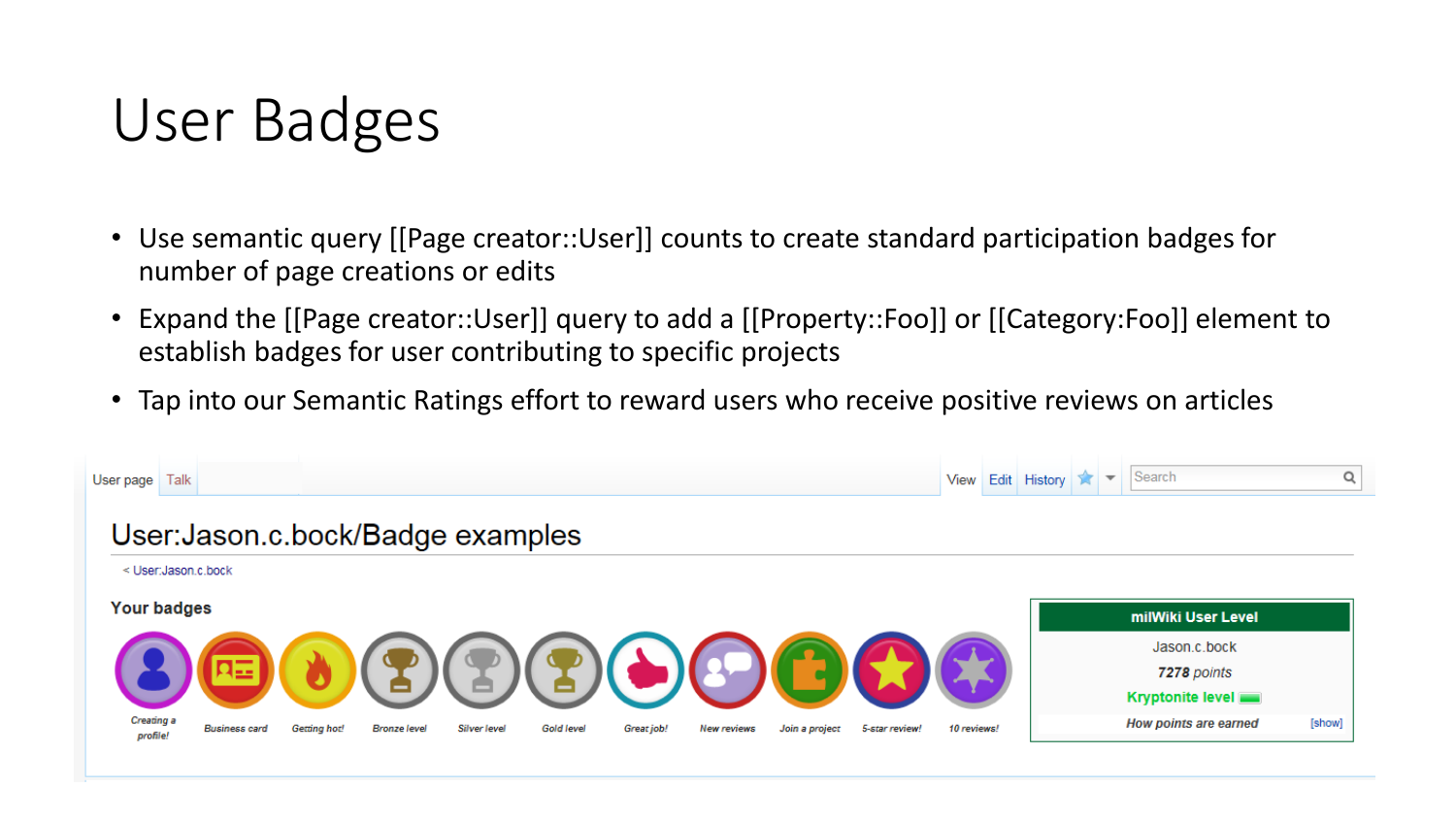#### Backup slides with example code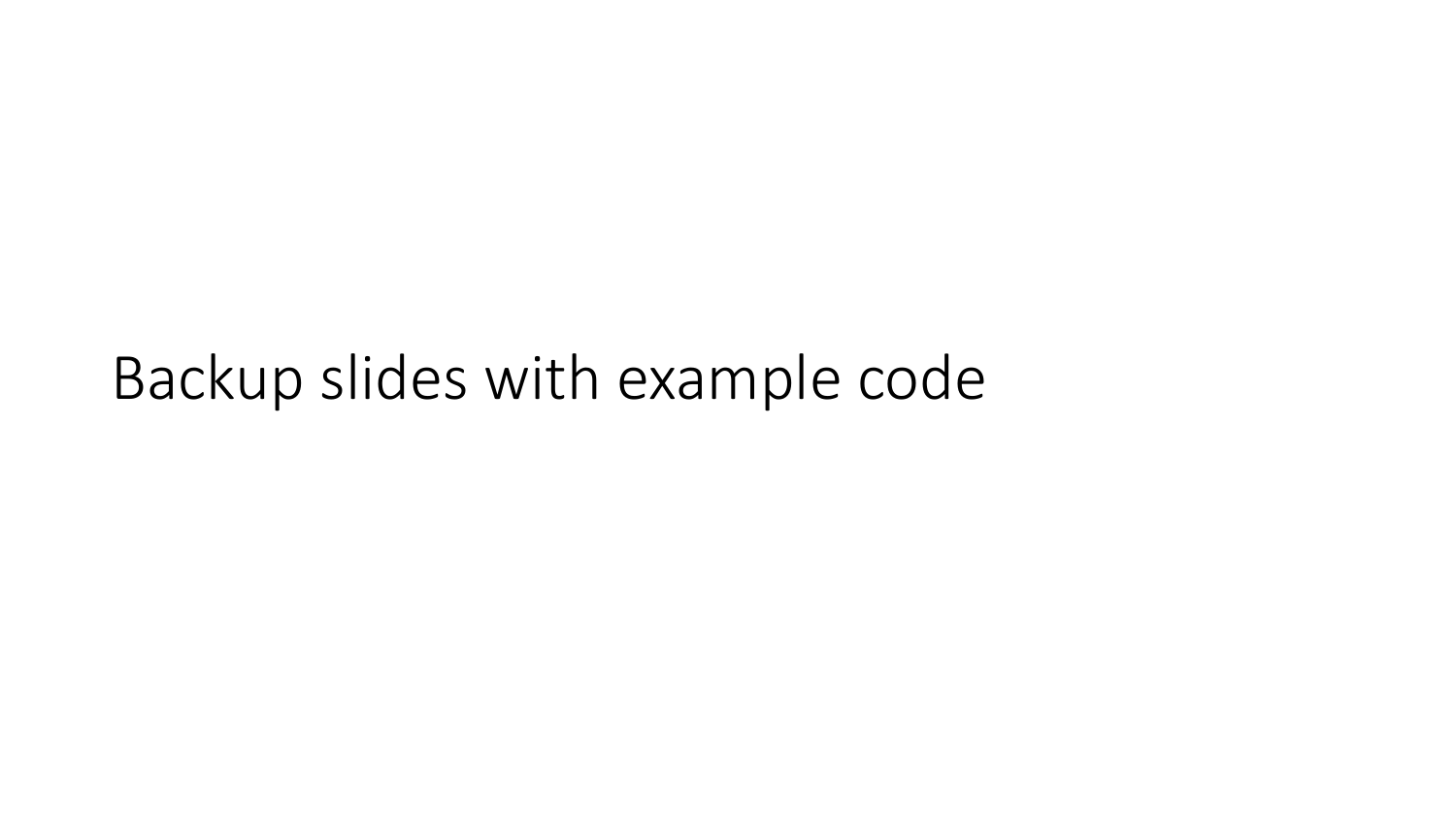## Article Recommendations on profiles

- Using tag information from articles to suggest additional pages
	- Place a query on the Userpage to generate a list of most used tags by a user for a certain set of articles
	- Use the information from that query in a nested query on the result format page, to match against all other pages on the wiki
	- Design a result format to display the results

Place this on the Userpage

| {{#ask: [[Property name::+]] [[Page creator::User{{BASEPAGENAME}}]] |
|---------------------------------------------------------------------|
| $ ?$ Tag                                                            |
| format=valuerank                                                    |
| link=none                                                           |
| $\mid$ min=1                                                        |
| $\lfloor$ maxtags=3                                                 |
| template=Query Format Recommends                                    |
| userparam={{BASEPAGENAME}}                                          |
| liststyle=none                                                      |
| $\{\}$                                                              |

Place this in the Template:Query Format Recommends page

{{#ask: [[Tag::{{{1}}}]] [[Page creator::!User{{userparam}}]] |?Tag |format=valuerank |link=none |min=1 |maxtags=3 |template=Query Format Recommends Results |userparam={{BASEPAGENAME}} |liststyle=none }}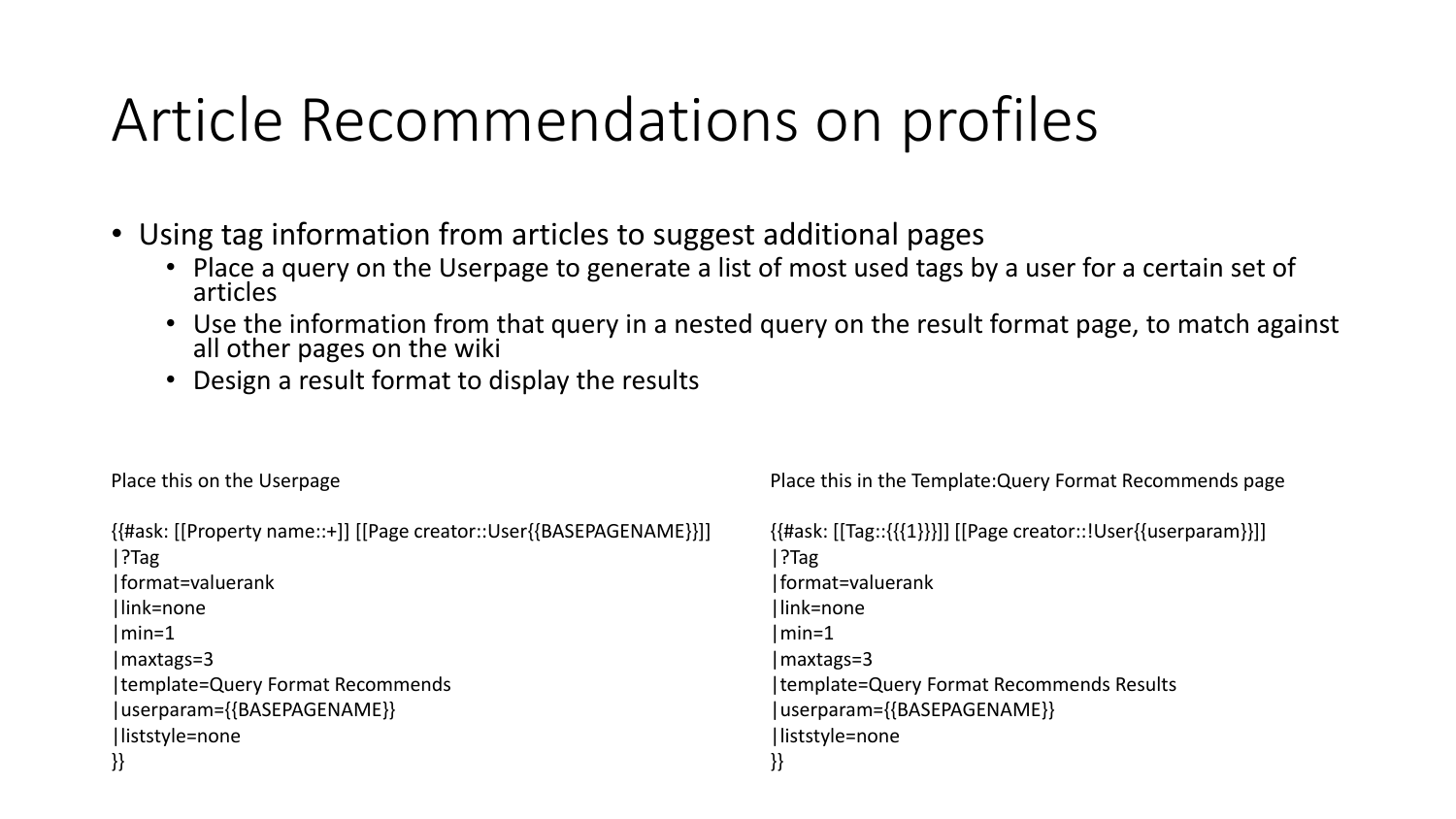## Point System Variables

- PAGES CREATED {{#vardefine:pagecreations|{{#ask:[[Page creator::User:{{BASEPAGENAME}}]] |format=count}}}}
- DEFINING PAGE EDITS / 10 {{#vardefine:pageedits|{{#expr: {{formatnum:{{#show: User:{{BASEPAGENAME}} |?User edit count}}|R}} / 10}}}}

•NUMBER OF CONTRIBUTORS {{#vardefine:pagecontributors|{{#ask:[[Page creator::User:{{BASEPAGENAME}}]] [[Page author::!User:{{BASEPAGENAME}}]] |format=count}}}}

• EDIT COUNT BY CONTRIBUTORS

{{#vardefine:contributorcounts|{{#ask:[[Page creator::User:{{BASEPAGENAME}}]] [[Page author::!User:{{BASEPAGENAME}}]] |?Page author |format=valuerank |link=none |headers=hide |mainlabel=- |template=Template:Query Format/Author count |introtemplate=Template:Query Format/Author count intro |outrotemplate=Template:Query Format/Author count outro |liststyle=none}}}}

Full details on result Template formats is shared here: [http://smw.referata.com/wiki/Semantic\\_Point\\_System](http://smw.referata.com/wiki/Semantic_Point_System)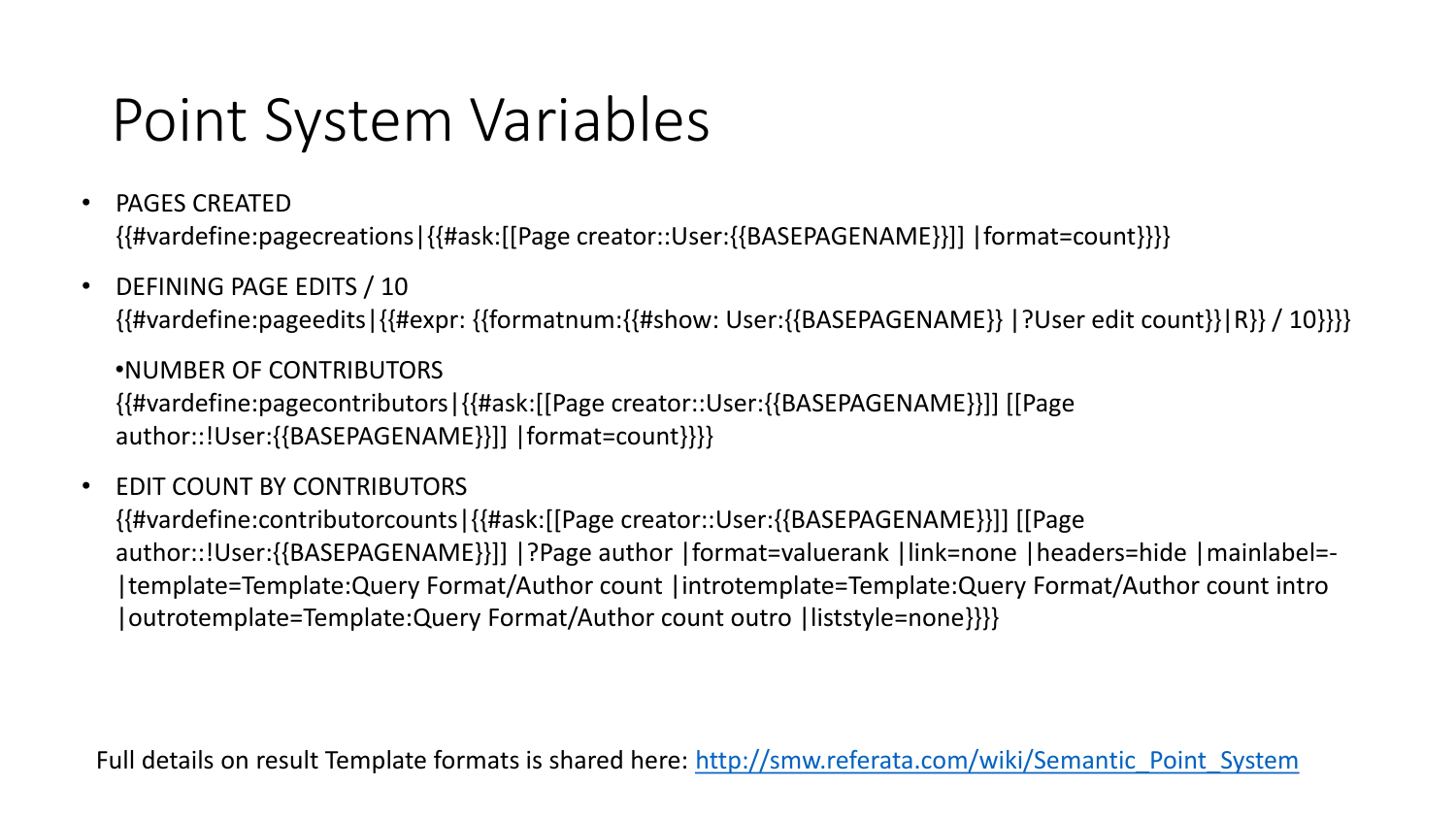#### Point system author counts

- The following 3 templates are used to determine the edit count for users other than the current profile, on all pages created by the profile in question (see slide 7)
- I establish a variable with a value of *0* with the intro then I call the *rank* which is the number from the valuerank format, add it to the variable and then loop that with the template each time through so the number keeps adding by the rank
- 1. Template:Query Format/Author count intro {{#vardefine:finalcount|0}}
- 2. Template:Query Format/Author count

{{#vardefine:finalcount|{{#expr: {{#var:finalcount}} + {{{rank}}} }} }}

3. Template:Query Format/Author count outro {{var: finalcount}}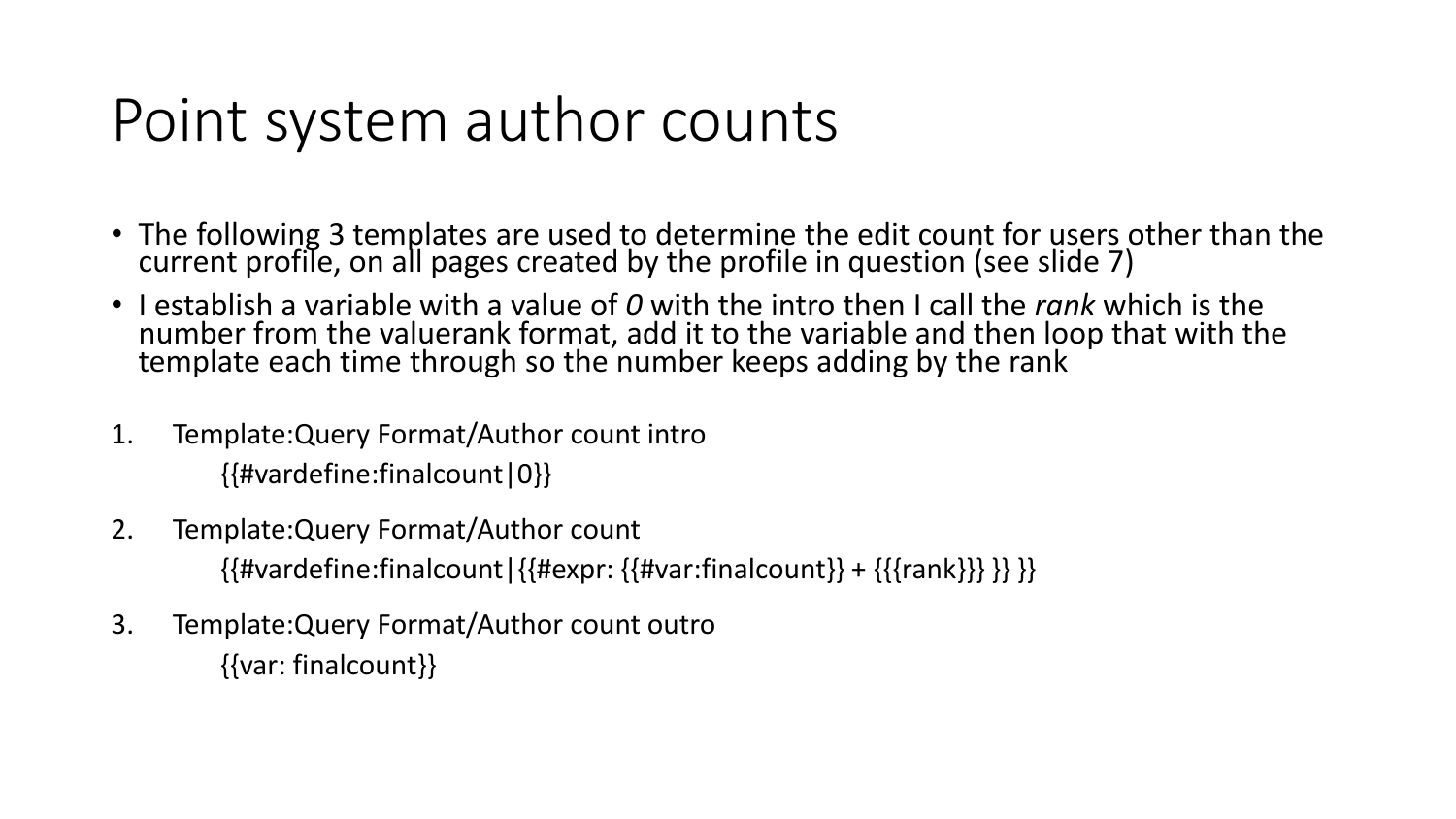# Point system calculations

- ASSIGNING 5 POINTS PER PAGE CREATION {{#vardefine:creationpoints |{{#expr: {{#var: pagecreations}} \* 5}}}}
- ASSIGNING POINTS FOR PAGE EDITS {{#vardefine:editpoints |{{#expr: trunc {{#var: pageedits}} }}}}
- ASSIGNING 5 POINT PER ADDITIONAL AUTHORS CONTRIBUTING TO PAGES {{#vardefine:contributorpoints |{{#expr: ({{#var:finalcount}}-{{#var:pagecontributors}})\*5}}}}
- ADDING UP THE POINTS  $\{\{\#variance: final points\} \{\{\#expr: \{f\#var: creationpoints\}\} + \{\{\#var: editpoints\}\} + \{\{\#var: contributropolis\}\}\}$

```
• DETERMING THE STATUS LEVEL
{{#ifexpr: {{#var: finalpoints}} < 16 | '''Lead level''' [[File:Status-lead.png]]
 | {{#ifexpr: {{#var: finalpoints}} < 50 | '''Copper level''' [[File:Status-copper.png]]
  | etc.
 |You have no points
}}
```
Full details on result Template formats is shared here: [http://smw.referata.com/wiki/Semantic\\_Point\\_System](http://smw.referata.com/wiki/Semantic_Point_System)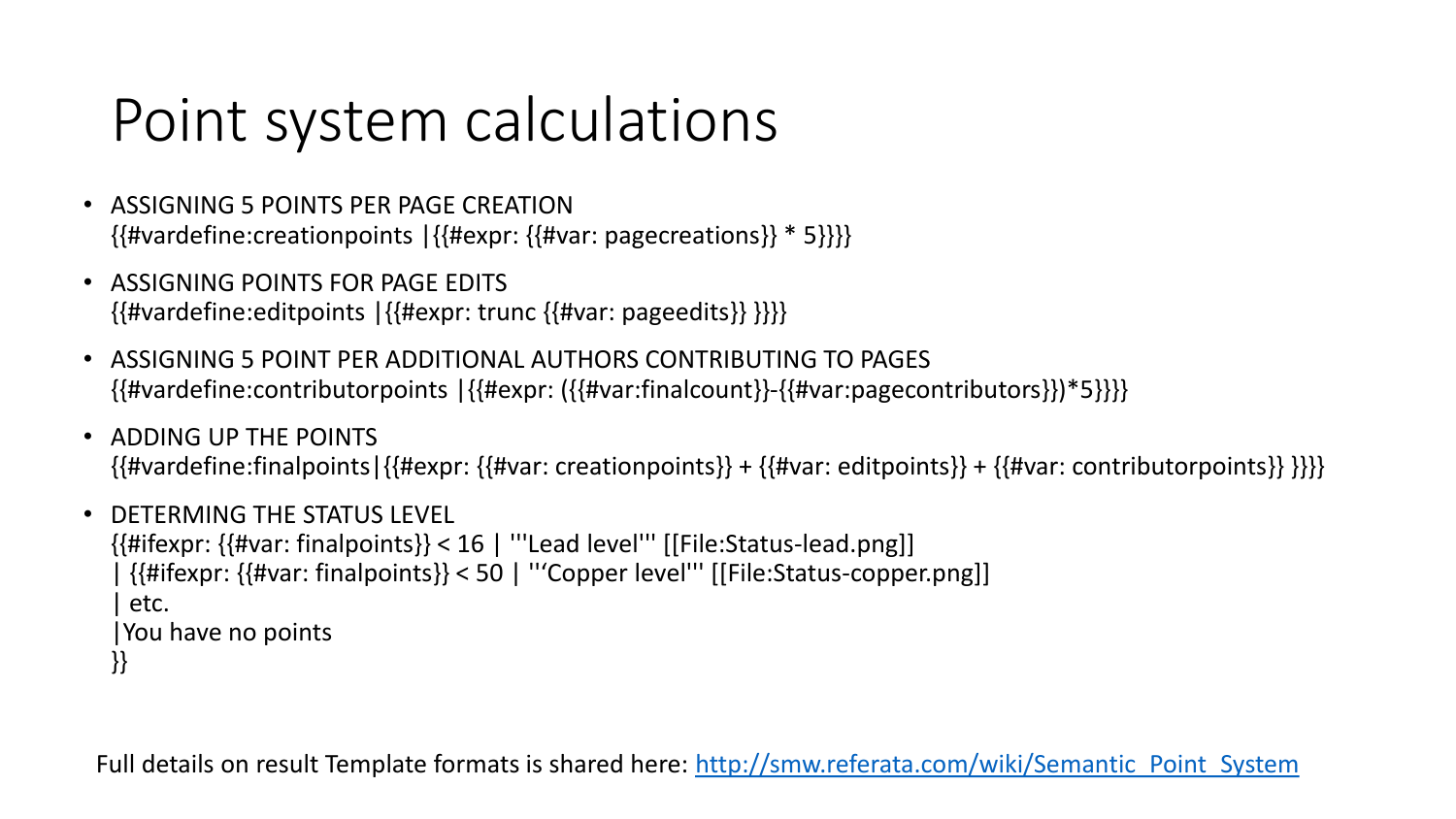# Establishing Rating as a Semantic Property

- Subpage where the review is written captures the subject of the rating [[Rating subject::{{BASEPAGENAME}}]]
- And the Rating assigned through that review ({{#if:{{{Rating|}}}|[[Rating::{{{Rating|}}}]]|}}
- The article being rated collects all its reviews and calculates an average rating score {{#ask:[[Rating subject::{{FULLPAGENAME}}]] |?Rating |format=average}}
- When a rating exists a Has rating property is declared for the article based on the current calculation {{#set:Has rating={{#ask:[[Rating subject::{{FULLPAGENAME}}]] |?Rating |format=average}}